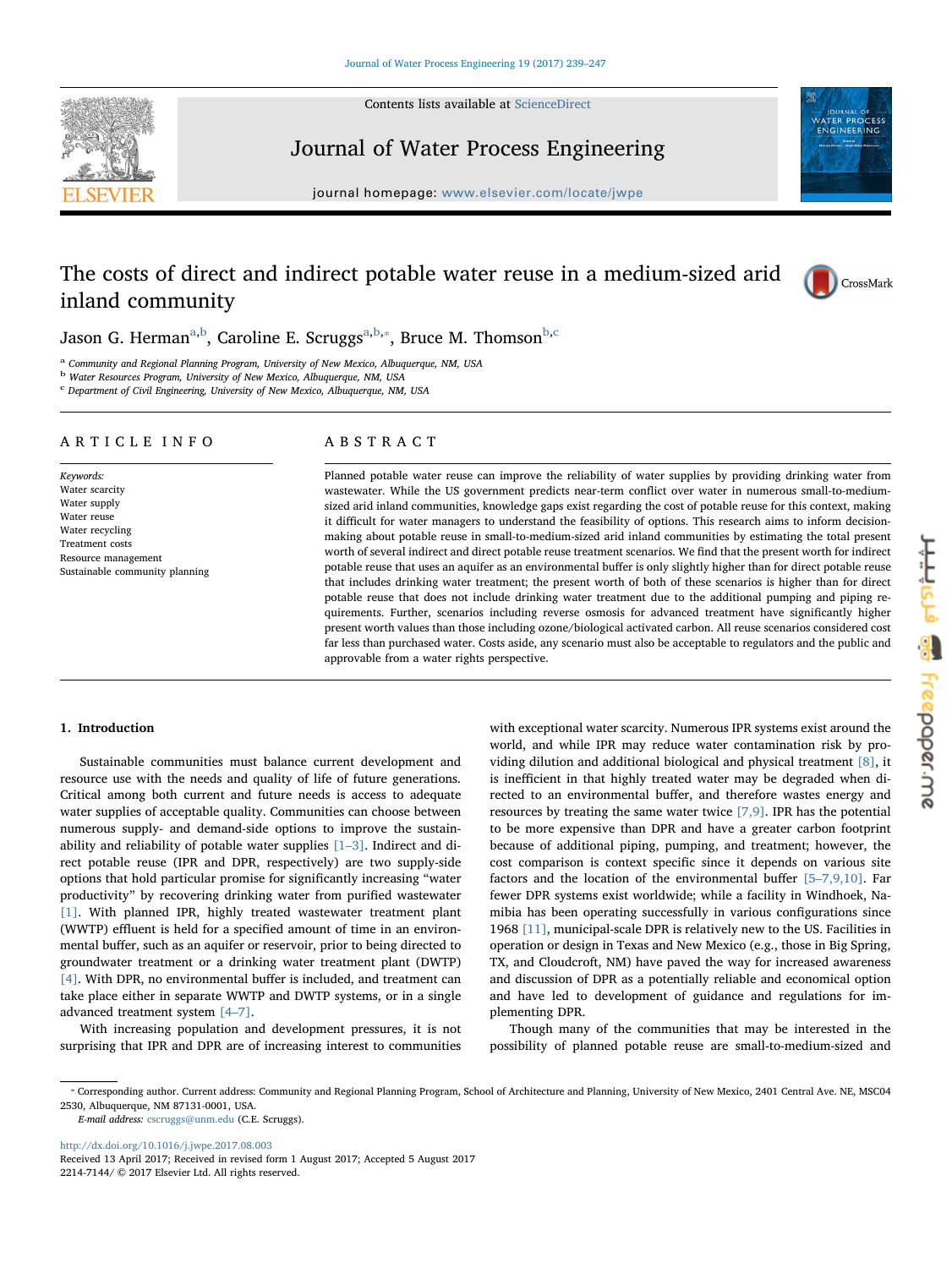scattered throughout the inland Southwestern US [\[12\],](#page-7-6) most of the research on potable reuse has focused on large coastal communities with relatively high mean household incomes [\[13\],](#page-7-7) such as Orange County, Los Angeles, and San Diego, California. Potable reuse options may be different for larger, wealthier coastal communities as compared to smaller, less affluent inland ones − not only in terms of the technologies and process configurations that are appropriate, but also in the ability and/or willingness-to-pay for the required technologies. Costs are a significant concern because reclaimed water may be expensive relative to the artificially low water prices to which the public has grown accustomed [\[7\].](#page-7-3) Also, potable reuse implementation, especially DPR, involves operation and maintenance of a high-tech treatment system, which requires technical expertise that some smaller communities may lack [\[14\].](#page-7-8)

# 2. Project objectives and overview

#### 2.1. Project objectives

This paper aims to contribute to the scant literature on potable reuse in small-to-medium-sized arid inland communities by developing an estimate of the costs of potable reuse options and identifying constraints that must be addressed when considering implementation of future reuse projects. Experts have suggested that numerous communities and local contexts be studied for a broader understanding of water management alternatives [\[15\]](#page-7-9), and there is little research on planned potable reuse in New Mexico, despite the DoI's prediction that water conflict in the state's urban centers will be "highly likely" by 2025 [\[12\].](#page-7-6) Bernalillo County, NM, was selected as a case study for this research because it possesses a set of characteristics that is different from previous case studies found in the literature: (1) it is a mediumsized inland community with significant potential for water conflict  $[12]$ ; (2) the population is highly diverse with a relatively low mean household income [\[13\];](#page-7-7) and (3) the location presents technical challenges not found in coastal areas. The focus was on the Albuquerque-Bernalillo County Water Utility Authority (ABCWUA), which is the largest water utility in NM and provides water supply and wastewater collection and treatment for over 500,000 people [\[16\]](#page-7-10). Managers at the ABCWUA expect that IPR and/or DPR may become parts of the potable water portfolio within approximately a decade.

Since most IPR and DPR research has focused on large coastal communities, knowledge gaps exist regarding the costs associated with planned potable reuse technologies and treatment process configurations that are appropriate for an arid, inland context. As a result, some public utilities in arid, inland communities are struggling with longterm planning and selection of appropriate strategies to mitigate shrinking water supplies while minimizing constraints to sustainable community planning. Research is needed to better understand which potable reuse options are optimal for arid, inland communities, including an examination of how these options' costs compare. The focus of this study is on the IPR and DPR treatment schemes appropriate for the inland context and their costs as reported in the peer-reviewed and grey literature; the treatment schemes included were not modeled or otherwise evaluated to understand or comment on the differences among them in produced water quality. The results of this study will be useful to Bernalillo County and the ABCWUA as well as other mid-sized inland communities throughout the arid Southwest. Our intent is that water planners and policymakers in arid inland communities can use the study results to help them consider the costs and constraints of various potable reuse options. Ideally, in addition to costs, they would have access to a decision tool that would aid in evaluating various water resource development strategies, given climate and demographic uncertainties [\[17\].](#page-7-11) However, knowledge of the estimated costs of different options will provide a starting point for planning and evaluating the feasibility of reuse.

#### 2.2. Project overview and scenarios considered

Advanced treatment process configurations for potable reuse facilities usually include reverse osmosis (RO), although the technology has three major drawbacks: (1) high energy requirements, (2) the environmental challenge of concentrate disposal [\[18\],](#page-7-12) and (3) a loss of approximately 15–20% of the feed water, an important limitation in communities facing serious water shortages. Coastal communities can dispose of concentrate into the sea [\[7\],](#page-7-3) but inland communities must find alternative disposal options. It is reasonable for inland communities to consider advanced treatment options that do not include RO [\[6\]](#page-7-13) in order to avoid the technology's drawbacks [\[7,45\],](#page-7-3) in part because it is possible that these drawbacks may result in higher costs that are unaffordable to smaller communities, as will be discussed later in this paper.

For example, inland communities could consider an advanced treatment train for potable reuse that includes ozone plus biofiltration or biological activated carbon  $(O_3/BAC)$  as an alternative to one that includes RO; the full treatment train might look something like  $O<sub>3</sub>/BAC$ followed by ultraviolet (UV) disinfection, granular activated carbon, UV and an advanced oxidation process (AOP), similar to what has been discussed in the literature [\[7\].](#page-7-3) Such a train would likely use less energy and would avoid creation of a waste concentrate stream  $[19]$  $[19]$  $[19]$ .<sup>1</sup> O<sub>3</sub>/BAC is less expensive than RO because of the reduced energy requirements, elimination of concentrate and waste management costs, and nearly 100% feed water recovery, although the actual present worth cost difference has yet to be reported in the peer-reviewed literature.

Several scenarios to increase the potable water supply were considered in this study; these scenarios complement those considered by Raucher and Tchobanoglous [\[20\].](#page-7-15) The scenarios considered were inland IPR and DPR, as discussed by Tchobanoglous et al. [\[6\],](#page-7-13) and the purchase of water rights. Scenario 1 represents the municipal purchase of water rights in the Middle Rio Grande Basin, Scenario 2 represents IPR, and Scenarios 3 and 4 represent DPR (see [Fig. 1](#page-2-0) for more detail). Two options for advanced treatment were included for each of Scenarios 2–4, both of which included microfiltration (MF) as a pretreatment step: Option A consisted of RO plus UV, and Option B consisted of  $O_3$ /BAC followed by UV, as discussed in Lee et al. [\[19\]](#page-7-14) and Tchobanoglous et al. [\[6\].](#page-7-13) [2](#page-1-1) The study discussed here did not consider log removal credits for planned IPR projects in which purified wastewater is discharged to an aquifer for intended subsequent reuse because the regulatory requirements for such a system are not yet established in any state except California to the authors' knowledge. California has established regulations for IPR projects for both surface water and ground water applications [\[21\].](#page-7-16) In both scenarios a high degree of wastewater treatment is required including log reductions of 12, 10, and 10 for enteric virus particles, cryptosporidium oocysts, and giardia cysts, respectively. Other states regulate wastewater discharge to surface waters through NPDES permits issued under the federal Clean Water Act while ground water discharges are covered under state ground water quality regulations. In both cases, subsequent reuse of the water is not considered in federal or state regulations pertaining to the discharge.

For each reuse scenario and treatment option included in this study, capital costs (including construction, engineering, and equipment) and operations and maintenance (O & M) costs (including electrical, chemical, labor, and other ongoing expenditures) were considered; cost

<span id="page-1-0"></span> $^{\rm 1}$  Whatever technology is used, reliability and monitoring are critical to identifying offspec water before it reaches the distribution system in order to protect public health; however, these topics are outside the scope of this paper.

<span id="page-1-1"></span><sup>&</sup>lt;sup>2</sup> Advanced treatment that included other options, such as AOPs, were also considered for inclusion in this study, but these two were ultimately selected for comparison since their performance was tested and compared by [\[19\]](#page-7-14) and found to be nearly equivalent for the parameters tested. However, AOPs provide better removal of some compounds than UV alone. For this reason, it is important to consider its inclusion in the treatment train, as described in the previous paragraph.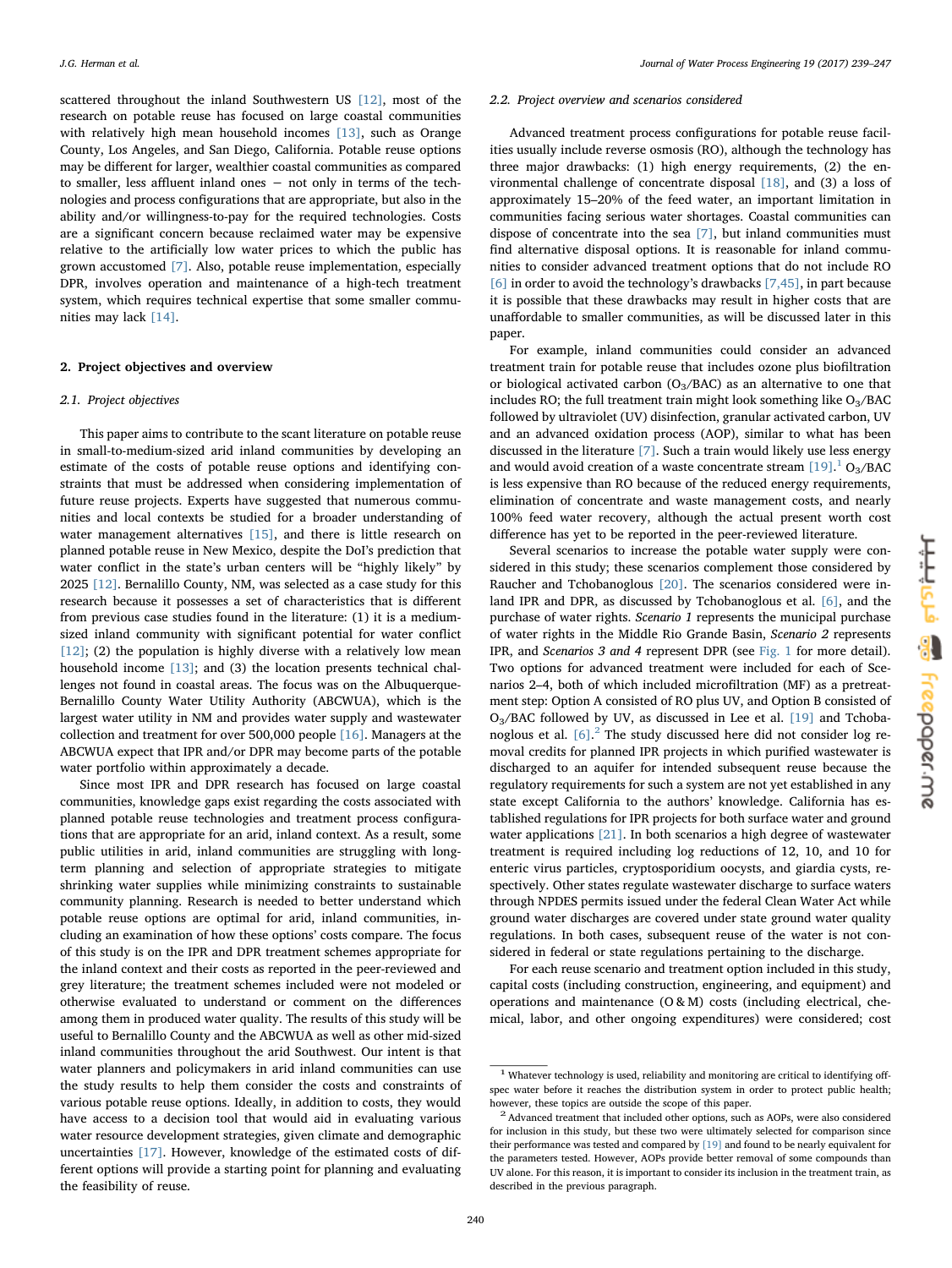Fig. 1. Scenarios 2, 3, and 4 considered in this paper.

<span id="page-2-0"></span>

c. Scenarios 4A and 4B are the same as 3A and 3B, respectively, except that the drinking water treatment plant is omitted prior to distribution.

estimates are discussed in detail in the Methods section. With this information, the 20-year Present Worth values were estimated for each scenario and treatment option in order to compare the overall costs.

### 2.3. Additional infrastructure details for the scenarios

This section describes infrastructure that would be needed for each scenario in addition to the full advanced treatment facilities mentioned above (i.e., RO or  $O_3/BAC$  plus MF and UV). In Scenarios 2-4, the influent flow rate to the advanced treatment facilities was assumed to be half of the current daily average WWTP effluent flow rate at ABCWUA's Southside Wastewater Reclamation Plant, which is 25 million gallons per day (MGD).<sup>[3](#page-2-1)</sup> The site selected for both the advanced treatment facilities and Scenario 2's environmental buffer was a large open tract of land half way between ABCWUA's existing San Juan Chama DWTP and the Southside Wastewater Reclamation Plant located twelve miles downstream from the DWTP intake structure. The distances between these three sites (i.e., the DWTP, WWTP, and the site of the environmental buffer) were used to calculate piping and pumping requirements and costs for Scenarios 2–4.

[Fig. 2](#page-3-0) shows the piping and pumping needed for each reuse sce-nario<sup>[4](#page-2-2)</sup>; each stretch of piping with associated pumping is shown by a-c below. Some of the piping and pumping needs were similar between certain scenarios, so the piping and pumping requirements were determined between several sets of points for easy addition in later determining the piping and pumping costs for each scenario. Scenario 1 is described in subsection [2.3.1](#page-2-3), and the details of the Scenario 2–4 piping and pumping needs, along with additional infrastructure requirements, are discussed in subsections 2.3.2 through 2.3.4.

Following the recommendations of Tchobanoglous et al. [\[6\],](#page-7-13) an engineered storage buffer (ESB)  $-$  for this study, an aboveground covered storage basin<sup>[5](#page-2-4)</sup> − was included for stabilization, flow retention, and quality assurance after advanced treatment (Scenarios 2–4). However, an ESB is not necessarily required for a properly designed, operated, and monitored DPR system. All scenarios with treatment option A (RO) included deep well injection into a brackish aquifer for brine disposal that was assumed to be 20 miles from the advanced treatment site. Deep well injection may not be an option in every state, and the challenges of disposing of RO concentrate from inland DPR projects have been discussed by Scruggs and Thomson [\[14\]](#page-7-8). Coastal communities or those with other concentrate disposal options may be able to take advantage of less expensive strategies than deep well disposal. Also, for the scenarios including RO, the Dow Water and Process Solutions Reverse Osmosis System Analysis (ROSA) software was used to estimate a daily discharge brine flow of 3.045 MGD. Input to ROSA and the output details are shown in Supplemental Materials A and B.

# <span id="page-2-3"></span>2.3.1. Scenario 1 (purchase of water rights)

Scenario 1 represents the purchase and transfer of additional water rights within the basin. For purposes of this paper, this scenario does not include additional infrastructure, only the capital required for the purchase.

#### 2.3.2. Scenario 2 (IPR with advanced treatment and environmental buffer)

Scenario 2 includes injection of advanced treated water into an environmental buffer in the form of an aquifer for subsequent extraction by the utility's groundwater production wells. The injection wells were assumed to be located on the same site as the advanced treatment facilities. This scenario uses pumping and piping flow paths a and b. Path a consists of a 3.0 mile (4.9 km) 42 in (106.7 cm) diameter concrete pipe, which delivers WWTP effluent to advanced treatment and then to the co-located injection wells. Path b delivers water from the production wells to the distribution system through a 5.7 mile (9.1 km) 42 inch (106.7 cm) diameter ductile iron pipe. Pumping and piping flow path c is used with Scenario 2's advanced treatment option A (RO) for delivery of RO concentrate to disposal wells. Flow path c takes the estimated 3.045 MGD of RO concentrate to hypothetical brackish aquifer injection wells located 20 miles (32.2 km) away using a 16-inch (40.6 cm) concrete pipe.

The authors note that if the environmental buffer had been a reservoir instead of an aquifer, the water withdrawn from the buffer would be treated at the DWTP prior to distribution. In this study, it was assumed that the aquifer provided sufficient residence time (though this is not currently well defined by most US states) so that the reuse water essentially becomes ground water, requiring only groundwater treatment (i.e., chlorine addition).

# 2.3.3. Scenario 3 (DPR with advanced treatment and DWTP)

This scenario also uses pumping and piping flow paths  $a$  and  $b$ ,

<span id="page-2-1"></span> $^3$  During consultations with ACBWUA, staff indicated that the design flow rate for any potential future reuse facilities would likely be equal to no more than half of the daily average WWTP effluent flow, or 25 MGD.<br> $\frac{4}{10}$  For purposes of this cost estimate, following [\[24\],](#page-7-17) concrete piping was used to

<span id="page-2-2"></span>transport secondary effluent and concentrate, and ductile iron piping was used to transport advanced treated water.<br> $5$  [\[30\]](#page-8-0) provided guidelines for sizing ESBs. See subsection 3.1.3 for details on how

<span id="page-2-4"></span>storage basin costs were estimated from available size and cost data for purposes of this paper.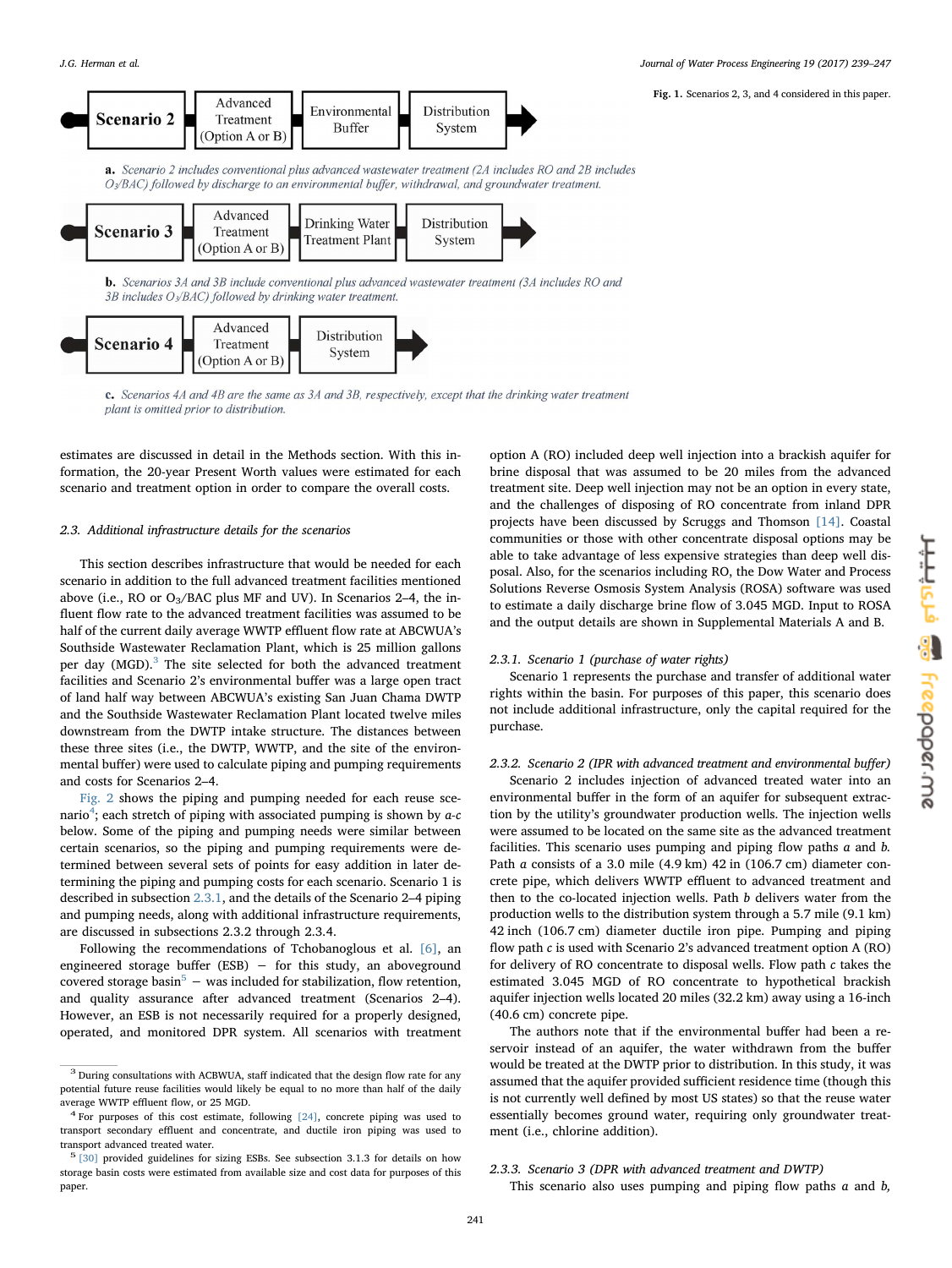<span id="page-3-0"></span>

J.G. Herman et al. *Journal of Water Process Engineering 19 (2017) 239–247*

Fig. 2. Pumping and piping flow paths considered with the hypothetical reuse scenarios in this study. Flow path  $a$  takes the WWTP effluent to the site where both the advanced treatment and the environmental buffer will be located. In the DPR scenarios, path b moves the effluent from advanced treatment to the DWTP influent or the distribution system, which are practically in the same location. In the IPR scenario, path b moves the effluent from the environmental buffer to groundwater treatment (i.e., chlorine) and the distribution system. Path c takes the RO concentrate to disposal wells.

except in this case, path a delivers WWTP effluent to advanced treatment, and path b delivers water from advanced treatment to the existing DWTP prior to distribution. Also, as described for Scenario 2, pumping and piping flow path c is used with Scenario 3's advanced treatment option A (RO) for delivery of RO concentrate to disposal wells.

# 2.3.4. Scenario 4 (DPR with advanced treatment and without DWTP)

The pumping and piping flow paths used for this scenario are identical to those used in Scenario 3 above, except that advanced treated water is introduced to the utility's water distribution system instead of receiving additional treatment at the DWTP. The influent to the distribution system and the influent to the DWTP were assumed to be close enough to each other that flow path b could be used to estimate water transport costs in each case.

Since Scenario 4 does not include the DWTP, additional treatment at the advanced treatment plant may be required for reliability reasons and to ensure that water quality requirements are met. Additional monitoring may be required as well. However, specifying exactly what will be needed in terms of additional treatment and monitoring is challenging because DPR regulations do not yet exist [\[20\]](#page-7-15) in any US state or at the federal level. Khan [\[9\]](#page-7-18) suggests that, based on existing DPR installations, there is little evidence that additional treatment would be required, and that Australian DPR projects would almost certainly require additional monitoring; he provides a thorough discussion of other possible sources of additional costs for DPR.

### 3. Research methods

# 3.1. Data collection and cost conversions

Capital and O & M cost data for full advanced treatment facilities, individual treatment components, piping, pumping, and storage facilities were collected from multiple sources including costing manuals, research reports, municipal reports, and journal articles. Cost data for existing water reuse plants were also obtained through personal communication with personnel at several facilities. The following costing tools were important to the study as well:

- The WateReuse Research Foundation's (WRRF) Integrated Treatment Train Toolbox for Potable Reuse (IT<sup>3</sup>PR) [\[22\]](#page-7-19) was used to determine sizes of treatment components and estimate capital costs for each of the treatment scenarios;
- Dow Water and Process Solutions' ROSA software was used to determine the quantity of brine being discharged for scenarios that included RO;
- The Engineering News-Record (ENR) Construction Index for 2014

[\[43\]](#page-8-1) was used to convert collected cost data from various years into 2014 dollars; and

• The RSMeans 2014 database [\[52\]](#page-8-2) was used to convert all costs collected from other US cities into Albuquerque area values. Data points without specified locations were assumed to represent the national average and were converted from the national average to Albuquerque area values.

More detailed information regarding the data collection and cost estimates for the various scenarios and treatment options is described in the subsections that follow. As discussed by Raucher and Tchobanoglous [\[20\],](#page-7-15) it is important to note that site-specific factors and constraints may cause capital costs to vary, and that these costs could be higher for specific projects.

# 3.1.1. Cost data for water rights purchase

Cost data for water rights purchases within the Middle Rio Grande basin are not publicly available because New Mexico is a non-disclosure state. Thirty-nine transactions were reported in the Middle Rio Grande valley between 2002 and 2010 [\[23\]](#page-7-20). Though individual water transfers are not made public, annual average prices have been reported [\[23\]](#page-7-20). This data was used to estimate the cost of purchase and transfer of 25 MGD [28,004 acre-feet per year (AF/yr)] of water rights.

# 3.1.2. Capital and O & M cost data for full advanced treatment facilities

Costs were collected for complete advanced treatment reuse facilities in California, Virginia, Washington, Texas, New Mexico, and Arizona as well as desalination facilities in Texas.<sup>[6](#page-3-1)</sup> Costs for facilities described in the literature were included as well; this was an especially important source of data for the  $O_3/BAC$  facilities because representative capital and O & M costs were difficult to obtain. All facilities that were included in the cost data set were comparable to those included in the study's hypothetical reuse scenarios. Complete facility O & M costs included power, chemicals, offsite residuals disposal, materials maintenance and repairs, supervisory control and data acquisition (SCADA) systems and instrumentation, laboratory and monitoring work, labor, and miscellaneous service contracts, consultant fees, and office supplies. (Costs related to primary and secondary treatment at the WWTP were not included.) Complete facility capital costs included

<span id="page-3-1"></span><sup>6</sup> Initially, cost data for the complete advanced treatment plants and individual components were collected and compiled. However, it became apparent that the individual component data exhibited wide variability for capital and O & M costs, likely because of variability in what was included as part of each component's costs (e.g., chemical addition to the influent for the component, energy costs for associated equipment, inclusion of unit processes that were in series with the component, etc.). Since the complete plant data exhibited far less variability, as will be shown in [Fig. 3](#page-4-0), it was used as the primary source of data for the study calculations.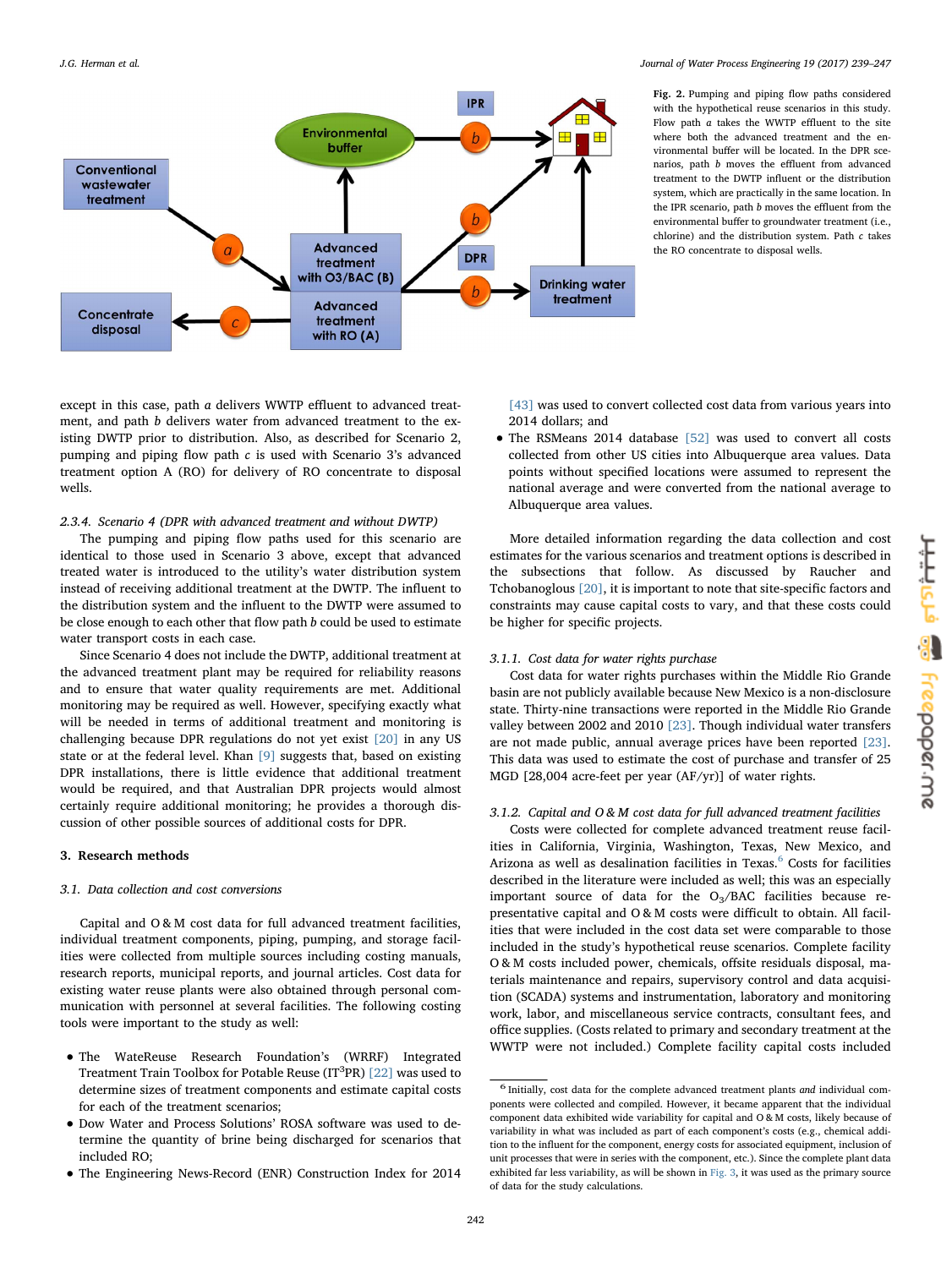<span id="page-4-0"></span>

Fig. 3. Relationship between Plant Capacity and Capital and O & M Costs for Full-scale RO and O<sub>3</sub>/BAC Facilities.

microfiltration, ozone, BAC, and UV for the  $O^3/BAC$  option, and mi-crofiltration, RO, and UV for the RO option.<sup>[7](#page-4-1)</sup> Facilities with a capacity of less than 5 MGD were removed from the data set since they lacked economies of scale that a 25 MGD plant would likely exhibit. Each cost was converted to 2014 dollars using the ENR index and then converted to Albuquerque area values using the 2014 RSMeans index of construction cost multipliers. The resulting capital and O & M cost data for complete advanced treatment facilities are shown in Supplemental Material C and Supplemental Material D, respectively.

The relationship between plant capacity and capital and O & M costs was determined by regression analysis of cost data from the full-scale plants, which ranged in capacity from 6 to 120 MGD (see Supplemental Materials C and D). Linear regression analysis of the data resulted in reasonably good fits with  $R^2$  values ranging from 0.83 to 0.92, as shown in [Fig. 3.](#page-4-0) These relationships were used to estimate capital and O & M costs for a 25 MGD plant.

#### 3.1.3. Capital and O & M cost data for additional infrastructure

The costs of additional required infrastructure (i.e., piping; pumping; IPR wells and pumps; treated water storage basins; brine disposal wells; and replacement equipment for ozone, UV, and membranes) were included for each scenario. The infrastructure capital and O & M cost data were adjusted to 2014 Albuquerque dollars. A complete list of the equations and data used to determine capital costs can be found in Supplemental Material E. For most infrastructure items, there were several data points or multiple means of estimating their costs. In these cases, capital costs were estimated by averaging the multiple cost data points.

O & M costs for piping and pumping in each of flow paths a-c were

determined using a per mile per year cost provided by Woods et al. [\[24\]](#page-7-17). Similar to the capital costs, O & M costs for other infrastructure were estimated by averaging data from multiple sources. O & M costs for treatment through the DWTP were included for Scenarios 1 and 3. A summary of the O & M cost calculation methods can be found in Supplemental Material F.

#### 3.1.4. Capital cost data for replacement treatment components

The components comprising the reuse scenarios had different useful service life estimates. The useful service life estimates of the categories of equipment included in the reuse scenarios are shown in Supplemental Material G. The equipment related to RO,  $O<sub>3</sub>/BAC$ , and IPR wells and pumps is broken out separately in order to show the details of replacement requirements within each system.

Any equipment with a service life of less than 20 years needed to be replaced as appropriate during the 20-year project life. As shown in Supplemental Material G, the equipment requiring replacement during the 20-year project life is related to UV, ozone, RO, and pumps. The present worth of all equipment requiring replacement in each scenario is shown in Supplemental Material H. The capital costs for replacing UV and ozone equipment were estimated by contacting equipment manufacturers and requesting equipment-only costs for both technologies using the treatment parameters provided by the IT<sup>3</sup>PR tool. The capital costs of membranes came from WaterAnywhere.com [\[58\]](#page-8-3) and those for pumping were the same as the costs originally used in the various flow paths.

# 3.2. Present worth calculations

The 20-year present worth, also known as the net present value [\[25,26\],](#page-7-21) for each flow and treatment scenario was calculated using the following equations [\[24\]](#page-7-17):

<span id="page-4-1"></span><sup>7</sup> In a few instances, specific details were not provided about what comprised the total cost provided for O & M or capital.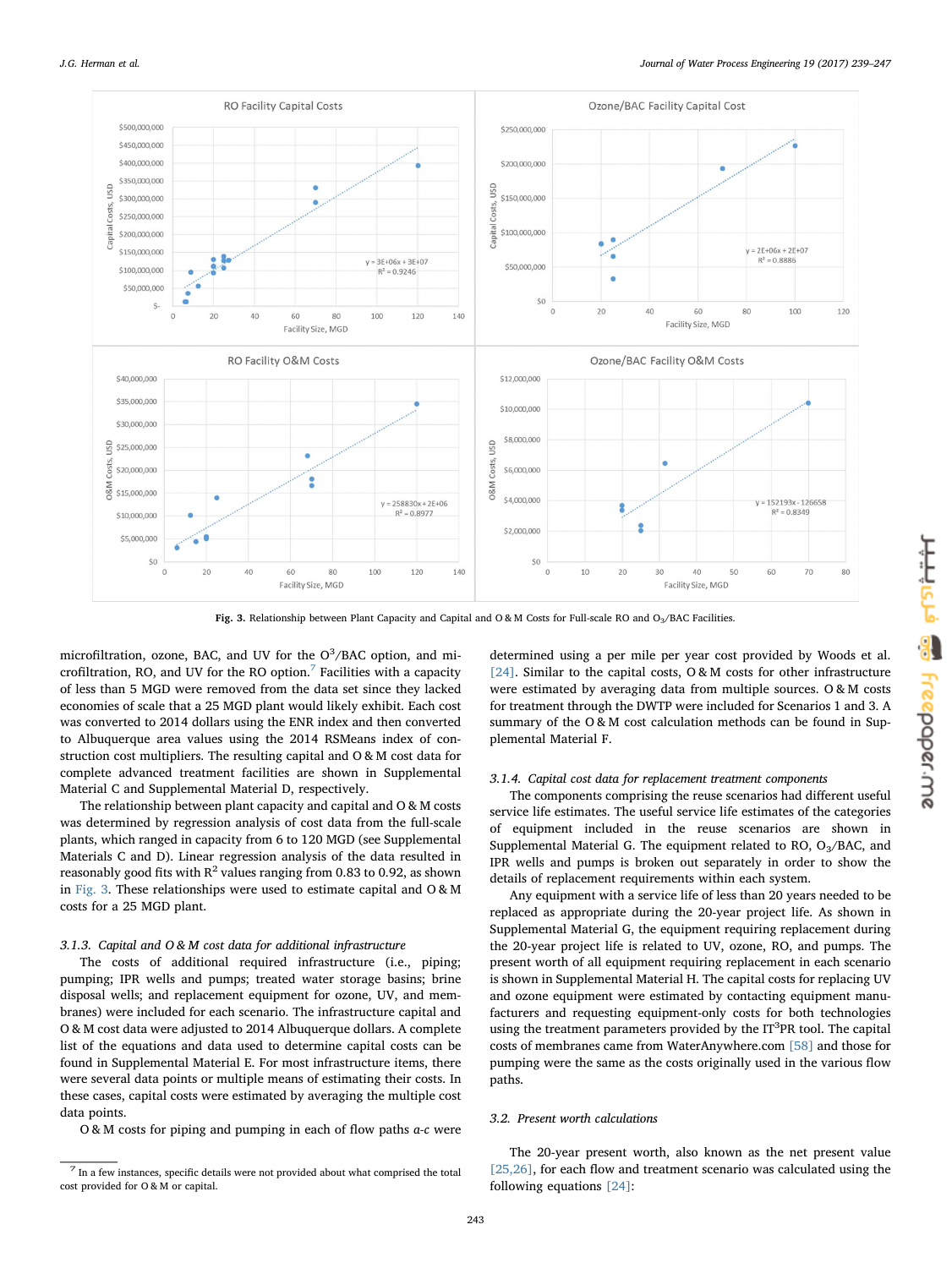$$
V_{sab} = \frac{C_{cap}(t_{life} - (t_{total} - t_{build}))}{t_{life}} \cdot \frac{1}{(1 + i)^{(t_{total} - t_{build})}}
$$
  

$$
C_{pres} = C_{cap} \frac{1}{(1 + i)^{t_{build}}} + C_{OM} \frac{(1 + i)^{(t_{total} - t_{build})} - 1}{i(1 + i)^{t_{total}}} - V_{sab} (1 + i)^{-t_{build}}
$$

where:  $C_{pres}$  = the 2014 present worth cost in USD;

 $C_{cav}$  = capital costs in USD;

 $C_{OM}$  = annual operations and maintenance costs in USD;

 $V_{\text{salv}} =$  salvage value in USD;

 $t_{build}$  = project initiation time, 0 years (i.e., immediate initiation);

 $t_{total}$  = project lifetime, assumed to be 20 years;

 $t_{life}$  = variable number of years depending on equipment life expectancy;

 $i =$  discount rate, a range of 3–8% was examined as discussed in Section [4.](#page-5-0)

In cases where a piece of equipment's useful life was less than 20 years, the present worth of the replacement equipment was determined using the present worth equation and adding the result to the total present worth cost. In these cases,  $t<sub>build</sub>$  was the year the equipment needed to be replaced. A range of discount rates was examined as recommended by the US Office of Management and Budget [\[27\]](#page-7-22) and the US Department of Agriculture's guidance specific to non-watershed based water projects [\[28\]](#page-7-23).

# 3.3. Limitations and assumptions

In estimating the costs for the various reuse scenarios, a number of assumptions were made and some costs were excluded. First and foremost, differences among the scenarios in produced water quality were not evaluated; treatment scenarios appropriate for the inland context and their associated costs as reported in the literature formed the basis of the cost estimates included herein. Protection of public health is, of course, a priority. Communities evaluating IPR or DPR will need to consider applicable state guidance and regulations pertaining to pathogen removal, treatment component redundancy, acceptable salinity levels, monitoring requirements, operator qualifications and staffing, and other factors. If salinity is an issue, as is often the case in the arid southwest, it is important to note that only RO can control salinity, which may affect process selection.

Land acquisition costs for siting new reuse and related facilities were not considered in this analysis; it was assumed that ABCWUA would already have any needed land. It was also assumed that wastewater effluent would be available in the quantities specified herein and that the effluent could be diverted from the WWTP without any added cost or impact to the ABCWUA. Potential water rights constraints and the value of water lost to RO concentrate disposal were not considered (except for the hypothetical purchase of water rights described in Scenario 1). Regulatory and permitting costs, such as for plant construction or permitting or for injection well permits were not considered, and the advanced treatment requirements for IPR and DPR were assumed to be the same due to the current lack of regulatory distinction between these scenarios. Multiple assumptions were made regarding the piping and conveyance of the wastewater effluent, treated

reuse water, and brine stream: distances were calculated using straight lines from site to site and elevation changes between sites were not considered when calculating pumping requirements.

Further, the ABCWUA's existing production wells were assumed to be adequate for the IPR scenarios rather than requiring new wells and associated infrastructure to deliver water to the distribution system. If new wells are needed, it will add capital and operating costs to the estimates presented here. Similarly, Scenario 3 relies on existing treatment capacity at the DWTP. This is justified because it is based on replacing surface water with recycled water; there would be no net increase in demand. Due to site-specific factors and other considerations and constraints, actual costs may vary.

Other limitations to the cost estimates included limited availability of O & M data for  $O_3/BAC$  systems and lack of detailed information regarding what elements were included in capital and O & M costs for systems described in the literature and other sources. The IT<sup>3</sup>PR operation manual also specified the following limitations for cost estimates produced by the tool: "ancillary and site-specific costs, in particular, the cost of RO or NF concentrate disposal, is not included in the estimates" [\[29\]](#page-7-24).

Finally, monitoring and process control costs were not explicitly included in this study. Testing and analysis methods and other quality assurance/quality control strategies for potable reuse are currently an active area of research; while these costs tend to be high now, they may decrease over time. In this study, these costs were included in O & M cost estimates for many of the complete advanced treatment facilities, though a few reports did not specify whether or not they were included. Monitoring requirements will likely be more extensive for DPR than IPR. For example, DPR may require more continuous on-line monitoring of treatment processes than IPR [\[20\].](#page-7-15)

#### <span id="page-5-0"></span>4. Results and discussion

The 20-year present worth values for the scenarios examined in this paper are shown in [Table 1](#page-5-1) below, along with the initial capital, recurring capital for replacement equipment, and O & M costs. The recurring capital costs are shown as 20-year present worth values. The initial capital, recurring capital, and O & M costs are broken out separately in order to show which scenarios are more expensive up front and which have higher costs throughout the project life. Discount rates ranging from 3 to 8 percent were examined; [Table 1](#page-5-1) displays the results for the 3% rate and [Fig. 4](#page-6-0) displays this information graphically. A sensitivity analysis was performed for the 3–8 percent range of discount rates and is presented in Supplemental Material I; the total present worth values shown for Scenarios 2–4 in [Table 1](#page-5-1) follow the same pattern for all discount rates examined.

All four categories of costs shown above are important in understanding the economic impact of each scenario. For example, looking at O & M or replacement costs in isolation could give a false impression of the economic feasibility of a scenario for a given community.

Scenario 1, the purchase of water rights, was the most costly of the scenarios considered. The only costs included in this scenario were the initial capital associated with the acquisition of 28,004 acre-feet/year

<span id="page-5-1"></span>Table 1

Costs of Water Supply Scenarios,  $i = 3\%$ .

| Cost Type                                                                 | Water Supply Scenarios and Advanced Treatment Options |           |           |           |           |           |           |
|---------------------------------------------------------------------------|-------------------------------------------------------|-----------|-----------|-----------|-----------|-----------|-----------|
|                                                                           | $1 - P$ urchased water                                | $2 - IPR$ |           | $3 - DPR$ |           | $4 - DPR$ |           |
|                                                                           |                                                       | RO        | $O_2/BAC$ | RO        | $O_2/BAC$ | RO.       | $O_2/BAC$ |
| Initial Capital Costs, USDx10 <sup>6</sup>                                | 494.1                                                 | 243.6     | 181.6     | 178.3     | 116.3     | 178.3     | 116.3     |
| 20-year Present Worth of Replacement Equipment Costs, USDx10 <sup>6</sup> | $\mathbf{0}$                                          | 20.6      | 60.9      | 17.1      | 57.4      | 17.1      | 57.4      |
| O & M Costs, $USDx10^6$ /year                                             | 3.7                                                   | 9.4       | 4.4       | 12.9      | 8.0       | 9.2       | 4.3       |
| 20-year Total Present Worth, USDx10 <sup>6</sup>                          | 548.8                                                 | 378.9     | 285.9     | 368.8     | 275.8     | 314.1     | 221.0     |

<u>H.L.J. G. Freepaper.me</u>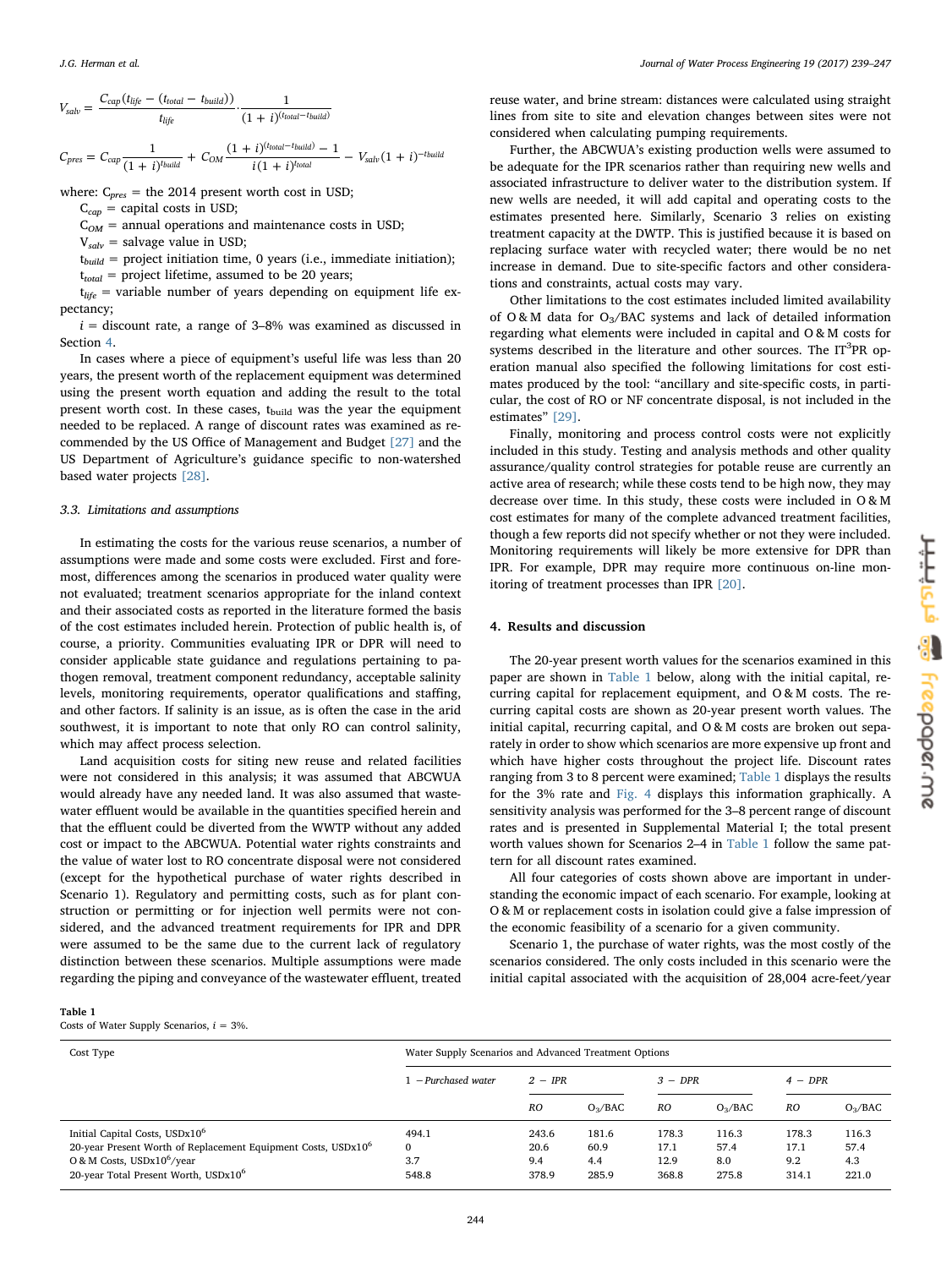Fig. 4. Costs of Water Supply Scenarios,  $i = 3\%$ 

<span id="page-6-0"></span>

of water rights and the O & M associated with treating that water at the DWTP. Possible impediments to this scenario include the availability of the water rights and institutional constraints surrounding rights transfers. Purchasing rights in this quantity could prove problematic considering that transfers within the basin between 2000 and 2009 totaled only 3758 acre-feet. Regarding institutional constraints, the administrative process timeframe for water rights transfers can be up to 2 years [\[23\]](#page-7-20).

For Scenarios 2–4, as expected, the  $O_3/BAC$  options had significantly lower total present worth costs relative to the RO options since initial capital and O & M costs for  $O_3/BAC$  plants are generally less than for RO plants, in part due to RO's concentrate disposal requirement and high energy consumption. Findings presented here follow the expected pattern for initial capital and O & M costs. However, the equipment replacement costs for the  $O<sub>3</sub>/BAC$  options were higher than for the RO options in all scenarios for two reasons. $8$  The first is that a higher intensity and more costly UV system is needed for the  $O<sub>3</sub>/BAC$ options due to the quality difference in feed water influent to the equipment. The second reason is the cost associated with replacing the  $O<sub>3</sub>$  equipment, which is not included in the RO options. It should also be noted that while membrane replacement costs for the RO options are included, they are relatively small.

Certain limitations in the data available for estimating the recurring equipment replacement costs should be noted. First, a limited amount of data was available for estimating the ozone and UV equipment replacement costs associated with the  $O<sub>3</sub>/BAC$  options. Of the seven data points available, only one was from an actual operational plant, making the cost estimates almost entirely theoretical. Also, there were large ranges in capacity (and intensity for UV) across the data set for ozone and UV equipment installations; rather than taking averages of this data to estimate ozone and UV equipment replacement costs, manufacturers were contacted, provided with system specifications, and asked for an estimate of equipment replacement costs for inclusion in the present

worth calculations. Costs were collected from Pinnacle Ozone Solutions LLC for ozone equipment and Calgon Corp. for UV equipment.

In addition, the disposal of concentrate in the RO options was handled fairly simplistically. A radius of 20 miles was assumed to be the outer limit in which the ABCWUA would likely find a suitable deep brackish or saline aquifer for concentrate disposal. If a suitable aquifer is not available within a reasonable radius, an alternate means of disposal, such as evaporation ponds or brine concentration, could be considered, though the costs may be higher [\[20\].](#page-7-15)

Scenario 2, IPR with advanced treatment, had higher overall costs as compared to Scenarios 3 and 4 for DPR due to inclusion of an environmental buffer. It should be noted that Scenario 2's cost estimates are likely on the low end because the advanced treatment and aquifer injection facilities were assumed to be co-located, eliminating the need for conveyance costs between advanced treatment and aquifer injection; also, as previously mentioned, ABCWUA's existing system of production wells was utilized rather than adding costs for a new well field. In addition, degradation of water quality through IPR could occur if the aquifer is not of high quality, which may increase capital and O & M costs if additional equipment and treatment is needed to bring the water up to standards. Scenario 2 was included because past re-search has found higher public support for IPR than DPR (e.g., [\[31\]](#page-8-4)).

Scenarios 3 and 4 – DPR with advanced treatment − were found to have the lowest present worth costs.<sup>[9](#page-6-2)</sup> Scenario 4 had the lowest cost since finished water goes to the distribution system rather than to the DWTP as it does in Scenario 3; this cost would be even lower if the scenario had been given "credit" for obviating the need for DWTP plant capacity. While lowest in cost, it is possible that these two scenarios could face the greatest amount of resistance from community members and/or regulators [\[32,33\]](#page-8-5). A community survey would be needed to understand attitudes toward and acceptance of DPR in a given local context, community outreach and education programs would be

<span id="page-6-1"></span><sup>8</sup> Note that UV lamp replacement is included in the O & M costs rather than the equipment replacement costs.

<span id="page-6-2"></span><sup>9</sup> Again, we note that the IPR options were not given "credit" for any additional treatment through the environmental buffer since New Mexico regulations do not yet specify what the treatment differences, if any, should be for IPR versus DPR.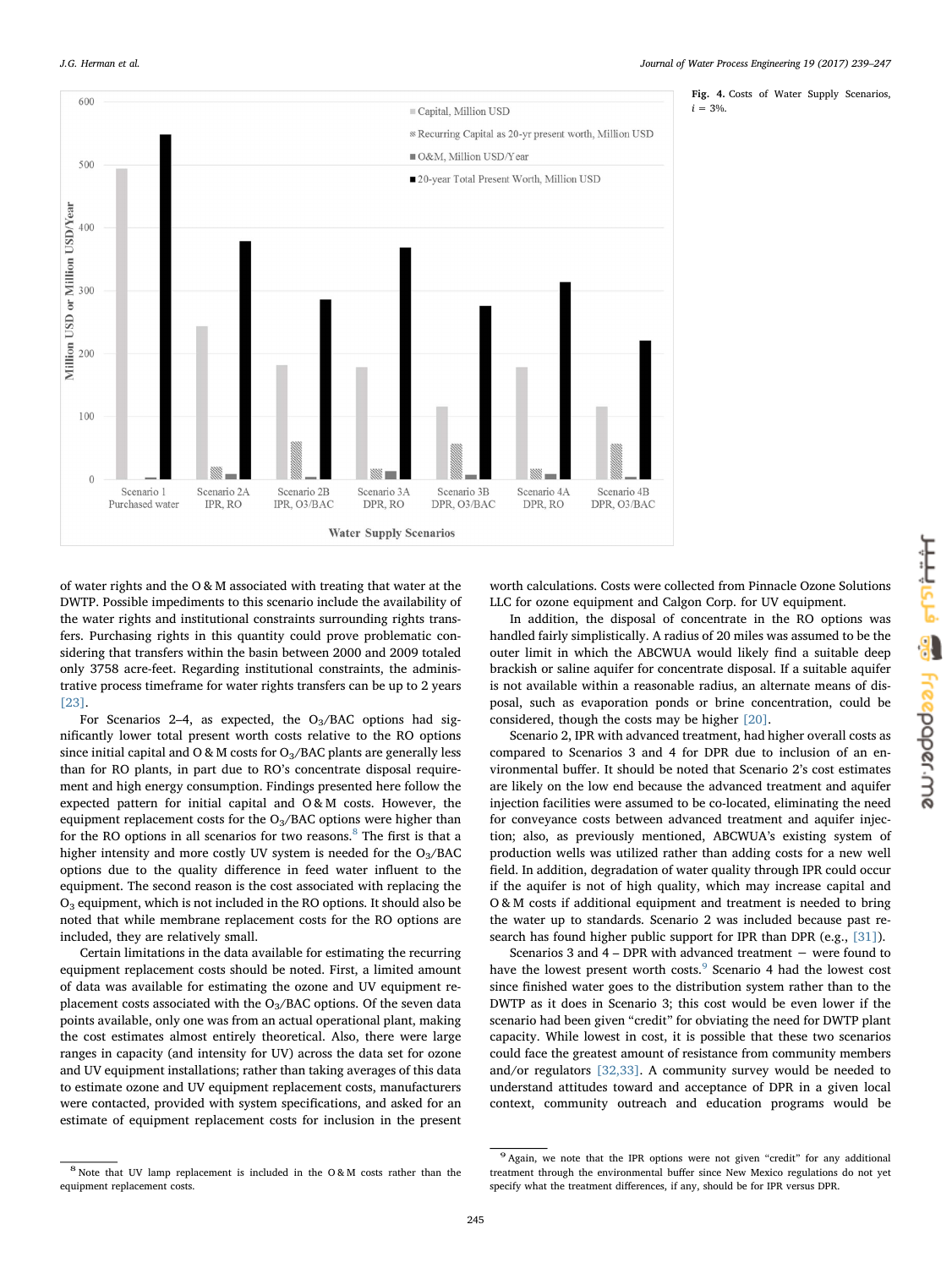required to aid the public in understanding the details of its water supply options, and regulators would need to accept the treatment schemes. It is not likely that Scenario 4 (as described here) would be acceptable to regulators and the public in the near-term until more experience with DPR has been gained and monitoring and process control equipment and technologies become further advanced [\[20\].](#page-7-15)

## 5. Conclusions and future research

Most planned potable water reuse research to date has focused on large coastal communities. Significant knowledge gaps exist regarding potable reuse in the arid, inland context, making it difficult for inland water managers to understand the feasibility of potable reuse for their communities. This research aims to inform decision-making about planned potable reuse in small-to-medium-sized, arid inland communities by estimating the present worth of several water supply scenarios, including IPR and DPR that are appropriate for the inland context. The results showed that the present worth of IPR was higher than for DPR and that the type of advanced treatment included in an IPR or DPR scenario had a significant impact on the scenario's overall present worth (i.e., options including RO were more expensive than those including  $O_3/BAC$ ). Of course, cost is not the only consideration: any of these scenarios must be acceptable to regulators and the public and approvable from a water rights perspective. Purchase of water rights as an alternative means of increasing the local water supply is likely more expensive and may involve institutional challenges and availability issues.

More work is needed to better understand the feasibility of potable reuse in arid, inland communities. Recommendations for future research include studies related to public acceptance and perceptions of potable reuse and willingness to pay for implementation of various reuse options. The present worth estimates in this paper can serve as the starting point for community focus group and/or survey research to understand water customers' willingness to pay for rate increases to maintain their current level of service in drought periods. Also needed are large surveys in arid, inland communities to better understand public perception of different water reuse technologies and scenarios, how different educational materials affect public perception of water scarcity and attitudes toward potable reuse, and how demographics and local context affect these sentiments. Another critical area for further research is on concentrate management options, which will be essential for inland communities to understand the feasibility of potable reuse. This study has attempted to fill some existing knowledge gaps in order to help water utilities and managers in small-to-medium sized arid inland communities make more informed decisions for long-range sustainable water planning.

#### Acknowledgements

The authors thank the numerous individuals who contributed their knowledge and/or data to this project, especially Katherine Yuhas, Bob Marley, Robert Berrens, and Daniel B. Stephens and Associates, Inc. We are also grateful to Mark Russell and Bill Fleming for reading and commenting on earlier versions of this manuscript. The research described in this article was funded by the New Mexico Water Resources Research Institute under the USGS 104B Research Program.

#### Supplemental Materials.

Supplementary data associated with this article can be found, in the online version, at <http://dx.doi.org/10.1016/j.jwpe.2017.08.003>.

#### References

<span id="page-7-0"></span>[1] S.B. Grant, J. Saphores, D.L. Feldman, A.J. Hamilton, T.D. Fletcher, P.L. Cook, I. Marusic, Taking the waste out of wastewater for human water security and

ecosystem sustainability, Science 337 (6095) (2012) 681–686, [http://dx.doi.org/](http://dx.doi.org/10.1126/science.1216852) [10.1126/science.1216852.](http://dx.doi.org/10.1126/science.1216852)

- [2] J.G. Hering, T.D. Waite, R.G. Luthy, J.E. Drewes, D.L. Sedlak, A changing frame work for urban water systems, Environ. Sci. Technol. 47 (19) (2013) 10721–10726, [http://dx.doi.org/10.1021/es4007096.](http://dx.doi.org/10.1021/es4007096)
- [3] A. Hurlimann, S. Dolnicar, P. Meyer, Understanding behaviour to inform water supply management in developed nations −A review of literature, conceptual model and research agenda, J. Environ. Manage. 91 (1) (2009) 47–56, [http://dx.](http://dx.doi.org/10.1016/j.jenvman.2009.07.014) [doi.org/10.1016/j.jenvman.2009.07.014.](http://dx.doi.org/10.1016/j.jenvman.2009.07.014)
- <span id="page-7-1"></span>[4] [United States Environmental Protection Agency, Guidelines for Water Reuse, O](http://refhub.elsevier.com/S2214-7144(17)30249-0/sbref0020)ffice [of Wastewater Management, Washington D.C, 2012, pp. 1](http://refhub.elsevier.com/S2214-7144(17)30249-0/sbref0020)–643.
- <span id="page-7-4"></span>[5] [I.B. Law, The future direction for potable reuse, Water: O](http://refhub.elsevier.com/S2214-7144(17)30249-0/sbref0025)ff. J. Australian Water [Wastewater Assoc. 35 \(8\) \(2008\) 58](http://refhub.elsevier.com/S2214-7144(17)30249-0/sbref0025)–63.
- <span id="page-7-13"></span>[6] [G. Tchobanoglous, H. Leverenz, M.H. Nellor, J. Crook, Direct Potable Reuse: A Path](http://refhub.elsevier.com/S2214-7144(17)30249-0/sbref0030) [Forward, WateReuse Research Foundation and Water Reuse California, Alexandria,](http://refhub.elsevier.com/S2214-7144(17)30249-0/sbref0030) [VA, 2011, pp. 1](http://refhub.elsevier.com/S2214-7144(17)30249-0/sbref0030)–102.
- <span id="page-7-3"></span>[7] H.L. Leverenz, G. Tchobanoglous, T. Asano, Direct potable reuse: a future imperative, J. Water Reuse Desalin. 1 (1) (2011) 2–10, [http://dx.doi.org/10.2166/](http://dx.doi.org/10.2166/wrd.2011.000) [wrd.2011.000.](http://dx.doi.org/10.2166/wrd.2011.000)
- <span id="page-7-2"></span>[8] C. Rodriguez, P. Van Buynder, R. Lugg, P. Blair, B. Devine, A. Cook, P. Weinstein, Indirect potable reuse: a sustainable water supply alternative, Int. J. Environ. Res. Public Health 6 (3) (2009) 1174–1209, [http://dx.doi.org/10.3390/ijerph6031174.](http://dx.doi.org/10.3390/ijerph6031174)
- <span id="page-7-18"></span>[9] [S. Khan, Drinking Water Through Recycling: The Bene](http://refhub.elsevier.com/S2214-7144(17)30249-0/sbref0045)fits and Costs of Supplying [Direct to the Distribution System, Australian Academy of Technological Sciences](http://refhub.elsevier.com/S2214-7144(17)30249-0/sbref0045) [and Engineering, Melbourne, Australia, 2013, pp. 1](http://refhub.elsevier.com/S2214-7144(17)30249-0/sbref0045)–128.
- [10] A.K. Venkatesan, S. Ahmad, W. Johnson, J.R. Batista, Salinity reduction and energy conservation in direct and indirect potable water reuse, Desalination 272 (1–3) (2011) 120–127, [http://dx.doi.org/10.1016/j.desal.2011.01.007.](http://dx.doi.org/10.1016/j.desal.2011.01.007)
- <span id="page-7-5"></span>[11] [James Crook, Regulatory Aspects of Direct Potable Reuse in California, National](http://refhub.elsevier.com/S2214-7144(17)30249-0/sbref0055) [Water Research Institute, Fountain Valley, CA, 2010, pp. 1](http://refhub.elsevier.com/S2214-7144(17)30249-0/sbref0055)–38.
- <span id="page-7-6"></span>[12] [United States Bureau of Reclamation, Water 2025: Preventing Crises and Con](http://refhub.elsevier.com/S2214-7144(17)30249-0/sbref0060)flict in [the West, U.S. Dept. of the Interior, Bureau of Reclamation, Washington, D.C, 2005,](http://refhub.elsevier.com/S2214-7144(17)30249-0/sbref0060) [pp. 1](http://refhub.elsevier.com/S2214-7144(17)30249-0/sbref0060)–34.
- <span id="page-7-7"></span>[13] United States Census Bureau, American Community Survey, (2012) (Available from: http://factfi[nder2.census.gov/faces/nav/jsf/pages/index.xhtml](http://factfinder2.census.gov/faces/nav/jsf/pages/index.xhtml) ).
- <span id="page-7-8"></span>[14] C.E. Scruggs, B.M. Thomson, Opportunities and challenges for direct potable water reuse in arid inland communities, J. Water Resour. Plann. Manage. (2017), [http://](http://dx.doi.org/10.1061/(ASCE)WR.1943-5452.0000822) [dx.doi.org/10.1061/\(ASCE\)WR.1943-5452.0000822.](http://dx.doi.org/10.1061/(ASCE)WR.1943-5452.0000822)
- <span id="page-7-9"></span>[15] National [Research Council, Water Reuse: Potential for Expanding the Nation's](http://refhub.elsevier.com/S2214-7144(17)30249-0/sbref0075) [Water Supply Through Reuse of Municipal Wastewater, National Academies Press,](http://refhub.elsevier.com/S2214-7144(17)30249-0/sbref0075) [Washington D.C, 2012, pp. 1](http://refhub.elsevier.com/S2214-7144(17)30249-0/sbref0075)–262 (10.17226/13303).
- <span id="page-7-10"></span>[16] [J. Thacher, Linking Forests to Faucets with a Distant Municipal Area: Investigating](http://refhub.elsevier.com/S2214-7144(17)30249-0/sbref0080) [Public Support for Water Security and Watershed Protection \(unpublished Results\),](http://refhub.elsevier.com/S2214-7144(17)30249-0/sbref0080) [University of New Mexico Economics Department, 2014.](http://refhub.elsevier.com/S2214-7144(17)30249-0/sbref0080)
- <span id="page-7-11"></span>[17] [P.A. Ray, P.H. Kirshen, D.W. Watkins, Staged climate change adaptation planning](http://refhub.elsevier.com/S2214-7144(17)30249-0/sbref0085) [for water supply in amman, Jordan, J. Water Resour. Plann. Manage. 138 \(5\)](http://refhub.elsevier.com/S2214-7144(17)30249-0/sbref0085) [\(2012\) 403](http://refhub.elsevier.com/S2214-7144(17)30249-0/sbref0085)–411.
- <span id="page-7-12"></span>[18] [C.O. Lee, K.J. Howe, B.M. Thompson, State of Knowledge of Pharmaceutical,](http://refhub.elsevier.com/S2214-7144(17)30249-0/sbref0090) [Personal Care Product, and Endocrine Disrupting Compound Removal During](http://refhub.elsevier.com/S2214-7144(17)30249-0/sbref0090) [Municipal Wastewater Treatment: A Report to the New Mexico Environment](http://refhub.elsevier.com/S2214-7144(17)30249-0/sbref0090) [Department, University of New Mexico, Albuquerque, NM, 2009, pp. 1](http://refhub.elsevier.com/S2214-7144(17)30249-0/sbref0090)–64.
- <span id="page-7-14"></span>[19] C.O. Lee, K.J. Howe, B.M. Thomson, Ozone and biofiltration as an alternative to reverse osmosis for removing PPCPs and micropollutants from treated wastewater, Water Res. 46 (4) (2012) 1005–1014, [http://dx.doi.org/10.1016/j.watres.2011.11.](http://dx.doi.org/10.1016/j.watres.2011.11.069) [069.](http://dx.doi.org/10.1016/j.watres.2011.11.069)
- <span id="page-7-15"></span>[20] [R.S. Raucher, G.T. Tchobanoglous, The Opportunities and Economics of Direct](http://refhub.elsevier.com/S2214-7144(17)30249-0/sbref0100) [Potable Reuse \(14-08-1\), WateReuse Research Foundation, Alexandria, VA, 2014.](http://refhub.elsevier.com/S2214-7144(17)30249-0/sbref0100)
- <span id="page-7-16"></span>[21] California Environmental Protection Agency, California Drinking Water-Related Laws: Recycled Water-Related Statutes and Regulations, (2017) (Retrieved July 26, 2017 from), [http://www.waterboards.ca.gov/drinking\\_water/certlic/](http://www.waterboards.ca.gov/drinking_water/certlic/drinkingwater/Lawbook.shtml) [drinkingwater/Lawbook.shtml](http://www.waterboards.ca.gov/drinking_water/certlic/drinkingwater/Lawbook.shtml).
- <span id="page-7-19"></span>[22] [R.R. Trussell, R.S. Trussell, A. Salveson, E. Steinle-Darling, Q. He, S. Snyder,](http://refhub.elsevier.com/S2214-7144(17)30249-0/sbref0110) [D. Gerrity, Integrated Treatment Train Toolbox for Potable Reuse \(IT](http://refhub.elsevier.com/S2214-7144(17)30249-0/sbref0110)<sup>3</sup>PR), [WateReuse Research Foundation, Alexandria, Virginia, 2015.](http://refhub.elsevier.com/S2214-7144(17)30249-0/sbref0110)
- <span id="page-7-20"></span>[23] M. Payne, M. Smith, The Influence of the Real Estate Market on Water Right Values in New Mexico's Middle Rio Grande Basin, (2011), [http://dx.doi.org/10.2139/ssrn.](http://dx.doi.org/10.2139/ssrn.1922445) [1922445.](http://dx.doi.org/10.2139/ssrn.1922445)
- <span id="page-7-17"></span>[24] [G.J. Woods, D. Kang, D.R. Quintanar, E.F. Curley, S.E. Davis, K.E. Lansey,](http://refhub.elsevier.com/S2214-7144(17)30249-0/sbref0120) [R.G. Arnold, Centralized versus decentralized wastewater reclamation in the](http://refhub.elsevier.com/S2214-7144(17)30249-0/sbref0120) [Houghton area of Tucson, Arizona, J. Water Resourc. Plann. Manage. 139 \(3\)](http://refhub.elsevier.com/S2214-7144(17)30249-0/sbref0120) [\(2013\) 313](http://refhub.elsevier.com/S2214-7144(17)30249-0/sbref0120)–324.
- <span id="page-7-21"></span>[25] [L. Blank, A. Tarquin, Present worth analysis, Basics of Engineering Economy,](http://refhub.elsevier.com/S2214-7144(17)30249-0/sbref0125) [McGraw-Hill Higher-Education, Boston, MA, 2008, pp. 80](http://refhub.elsevier.com/S2214-7144(17)30249-0/sbref0125)–106 (Chapter 4).
- [26] D. Carmichael, A. Hersh, P. Parasu, Real options estimate using probabilistic present worth analysis, Eng. Econ. 56 (4) (2011) 295-320 (Retrieved from), [http://dx.](http://dx.doi.org//10.1080/0013791X.2011.624259) [doi.org/10.1080/0013791X.2011.624259](http://dx.doi.org//10.1080/0013791X.2011.624259).
- <span id="page-7-22"></span>[27] United States Office of Management and Budget, Circular No. A-94 Revised 64, (1992) (Retrieved from), [http://www.whitehouse.gov/omb/circulars/a094/a094.](http://www.whitehouse.gov/omb/circulars/a094/a094.html) [html](http://www.whitehouse.gov/omb/circulars/a094/a094.html).
- <span id="page-7-23"></span>[28] United States Department of Agriculture, Water resources development act 1974 section 80(a), (2014) Retrieved from Natural Resources Conservation Service website: [http://www.nrcs.usda.gov/wps/portal/nrcs/detail/national/cntsc/?&](http://www.nrcs.usda.gov/wps/portal/nrcs/detail/national/cntsc/?%26cid=nrcs143_009685) [cid=nrcs143\\_009685](http://www.nrcs.usda.gov/wps/portal/nrcs/detail/national/cntsc/?%26cid=nrcs143_009685).
- <span id="page-7-24"></span>[29] [R.R. Trussell, R.S. Trussell, A. Salveson, E. Steinle-Darling, Q. He, S. Snyder,](http://refhub.elsevier.com/S2214-7144(17)30249-0/sbref0145) [D. Gerrity, Equivalency of Advanced Treatment Trains for Potable Reuse: User](http://refhub.elsevier.com/S2214-7144(17)30249-0/sbref0145) [Manual for Treatment Train Toolbox, WateReuse Research Foundation, Alexandria,](http://refhub.elsevier.com/S2214-7144(17)30249-0/sbref0145)